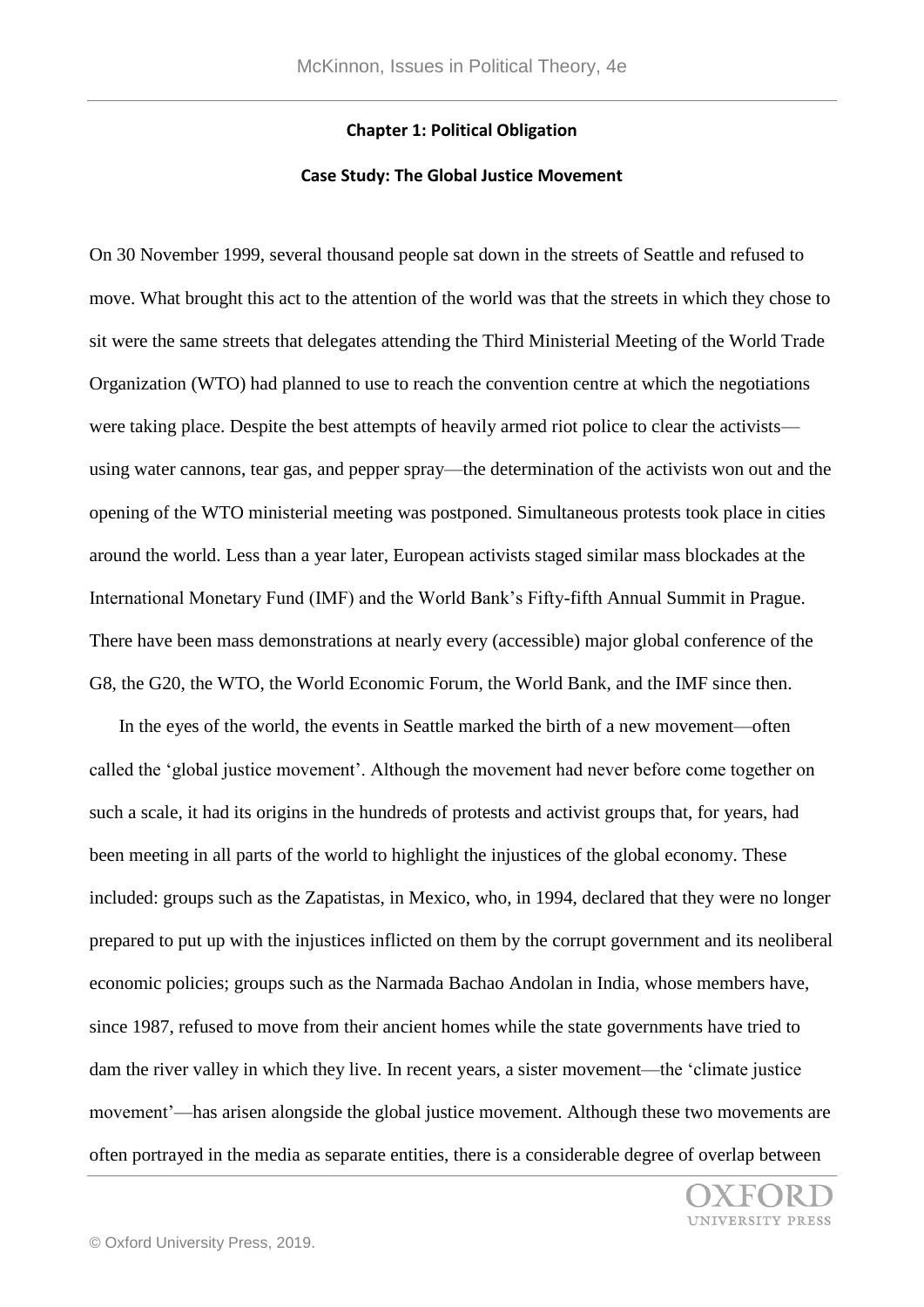the aims, tactics, and world view of both. At their core, both movements seek to provide a voice to oppressed groups of people whose rights have been cast aside by economic and political interests to offer an alternative form of representation when democratic forms of representation prove inadequate or wholly absent.

# BOX 1.5 THE *NARMADA BACHAO ANDOLAN*

For as long as they can remember, the tribal people of the Narmada Valley have made their homes on the banks of the Narmada River in central India. The river gives them everything that they need to sustain life: water, fertile soil, and rich forests. Even their customs and their gods revolve around the river. In 1979, work began on a series of dams—several reaching over 100 metres high—along the length of the Narmada River. The project, funded in part by the World Bank, aimed to generate electricity and channel water across central India. Residents of the valley were assured of a decent resettlement package.

 As the dams began to go up and fields, homes, and forests began to disappear under water, problems were quickly encountered. There was no land on which to resettle the villagers. Most received no compensation at all. Even the electricity and irrigation that was supposed to justify construction of the dams barely materialized. What little electricity and irrigation did materialize was not for the villagers' benefit, being directed to the richer inhabitants of surrounding cities. With no alternative left, villagers began to relocate to the streets of nearby cities, taking up their places among India's many rickshaw pullers, beggars, and rag pickers (see, for example, Morse and Berger, 1992).

 In 1987, the residents of Narmada launched a struggle to oppose any further construction of the dams—at least until those who had already lost their homes received the resettlement package that they had been promised. They called their movement the *Narmada Bachao Andolan*, or the 'Save the Narmada Movement'. The villagers declared that they would rather drown in their homes as the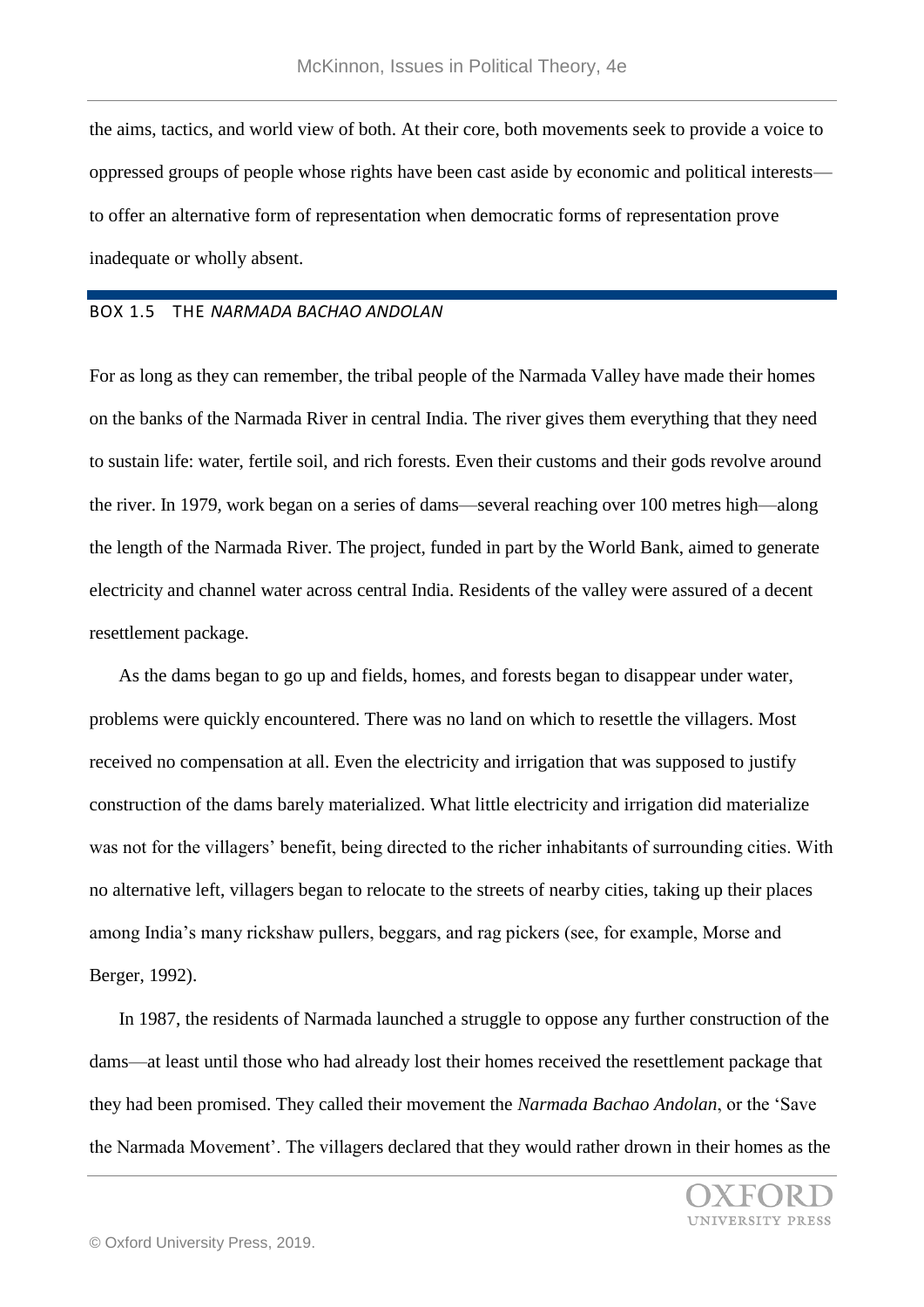waters rose than relocate voluntarily—and police had a hard time stopping them from doing so. In the course of the struggle, two villagers were killed, one of whom—a 15-year-old boy—was shot by police for obstructing a dam-related survey of his village.

 After many years of struggle, the movement had some notable successes, forcing the World Bank to withdraw from the project and staying construction of the dams for four years, while the Supreme Court of India considered their legality. Even the renowned Indian author Arundhati Roy, winner of the 1997 Booker Prize, took up the cause of Narmada with her essay entitled 'The greater common good' (1999; 2002). These successes opened up the space for the movement to expand and work on other initiatives. It founded the National Alliance of People's Movements to unite grassroots struggles across India and became involved with international global justice networks, such as People's Global Action. In doing so, it emphasized that the problems faced by the residents of Narmada are symptomatic of wider trends in economic globalization. Representatives of the movement have been present at many of the large global justice demonstrations, marching alongside Western activists and representatives of numerous other indigenous groups from around the world.

 In 2000, the fortunes of the *Narmada Bachao Andolan* changed when the Supreme Court gave the go-ahead to continue construction of the dams. Once again, the waters began to rise and the focus of the struggle returned to the valley. To this day, most of those who have lost their homes have yet to receive compensation and the people of the Narmada Valley continue their struggle for life. **(http://www.narmada.org).**

## **<case study 'A' head setting>**Direct action

What unites those who participate in the global justice movement is a refusal to grant unlimited authority to the state, allied with a willingness directly to confront power—a readiness not merely to ask the powers that be to make good injustice, but directly to set about remedying the problem themselves: a willingness, in short, to use **direct action**. Direct action comes in many shapes and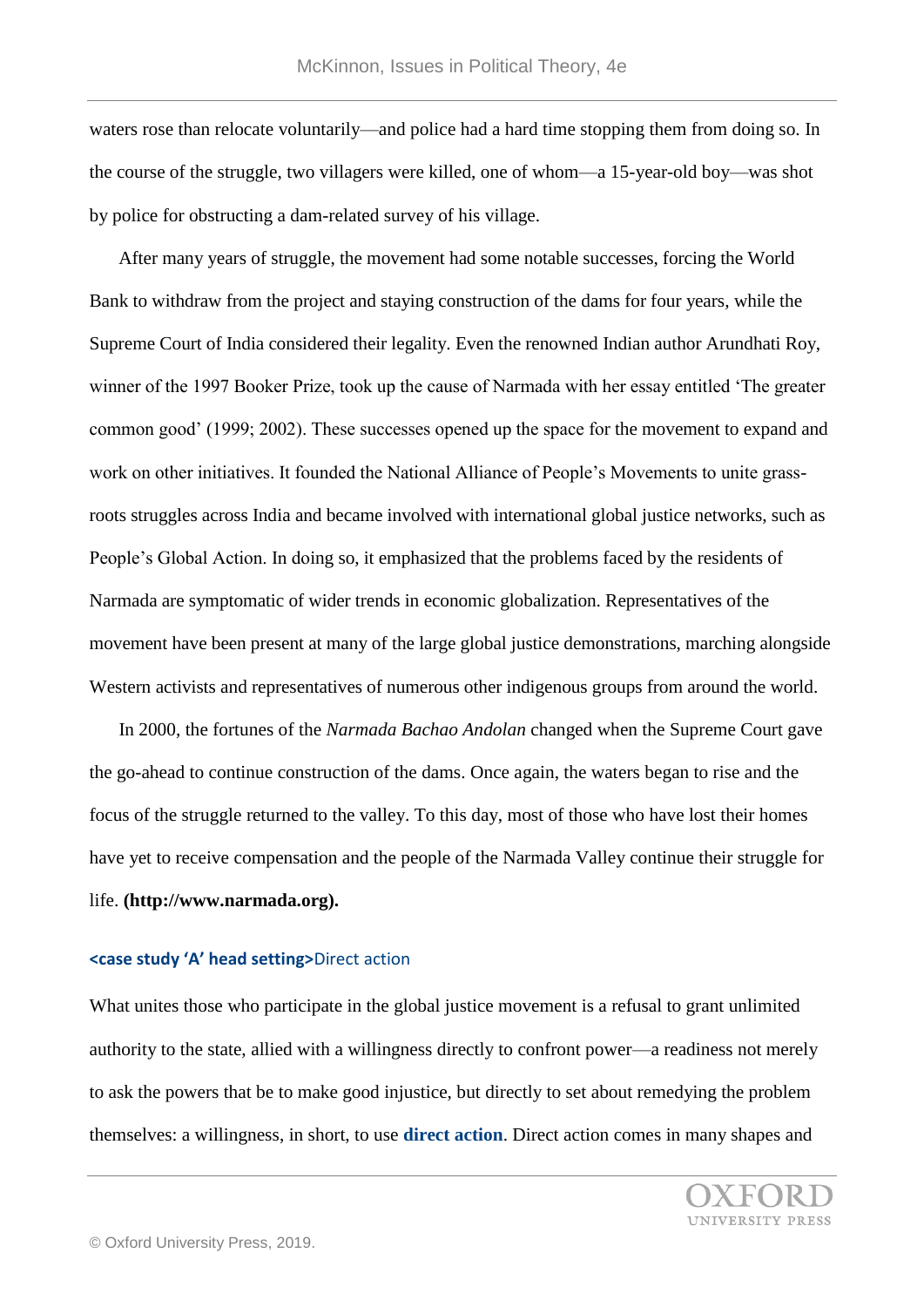sizes. It encompasses Gandhian hunger strikes, African Americans using white-only facilities during the era of **segregation**, blockades, lockdowns, strikes, taking a hammer to weapons of war, etc. Different styles of direct action each have their advocates, and each have found favour with different movements in different national and historical contexts.

 Direct action need not be—although often is—illegal. Most activists who use direct action do not use violence of any kind and some even use the term 'non-violent direct action' to emphasize this point. Damage to items such as weapons of war and genetically modified crops is not regarded as violence by most activists. A small minority of activists—the so-called 'black bloc'—are prepared to damage other types of property, such as the premises of companies and organizations that they regard as complicit in global injustices. One of the main direct action tactics used by the global justice movement is the blockade—a tactic that has been used by protest groups for centuries.

 Let us concentrate on *illegal* direct action. When theorists have thought about illegal protests in the past, they have tended to argue that the only legitimate forms of **civil disobedience** are those that are open and accountable. They have insisted that those undertaking civil disobedience ought not to hide their illegal acts and that they ought subsequently to surrender themselves to due legal process. As Rawls writes, '*By acting in this way, one addresses the sense of justice of the majority of the community and declares that in one's considered opinion the principles of social cooperation among free and equal men are not being respected*' (1971: 364).

 Perhaps it is unsurprising that political theorists have tended to defend a form of civil disobedience that emphasizes openness and accountability, and which appeals to the public conscience to bring about change. After all, most of these theorists were writing at a time when the public perception of civil disobedience was strongly influenced by the US civil rights movement of the 1950s and 1960s, led by Martin Luther King, Jr. Taking its inspiration from Gandhi, this was a movement that used open and accountable civil disobedience to great effect, as a vehicle to highlight the injustice suffered by African Americans.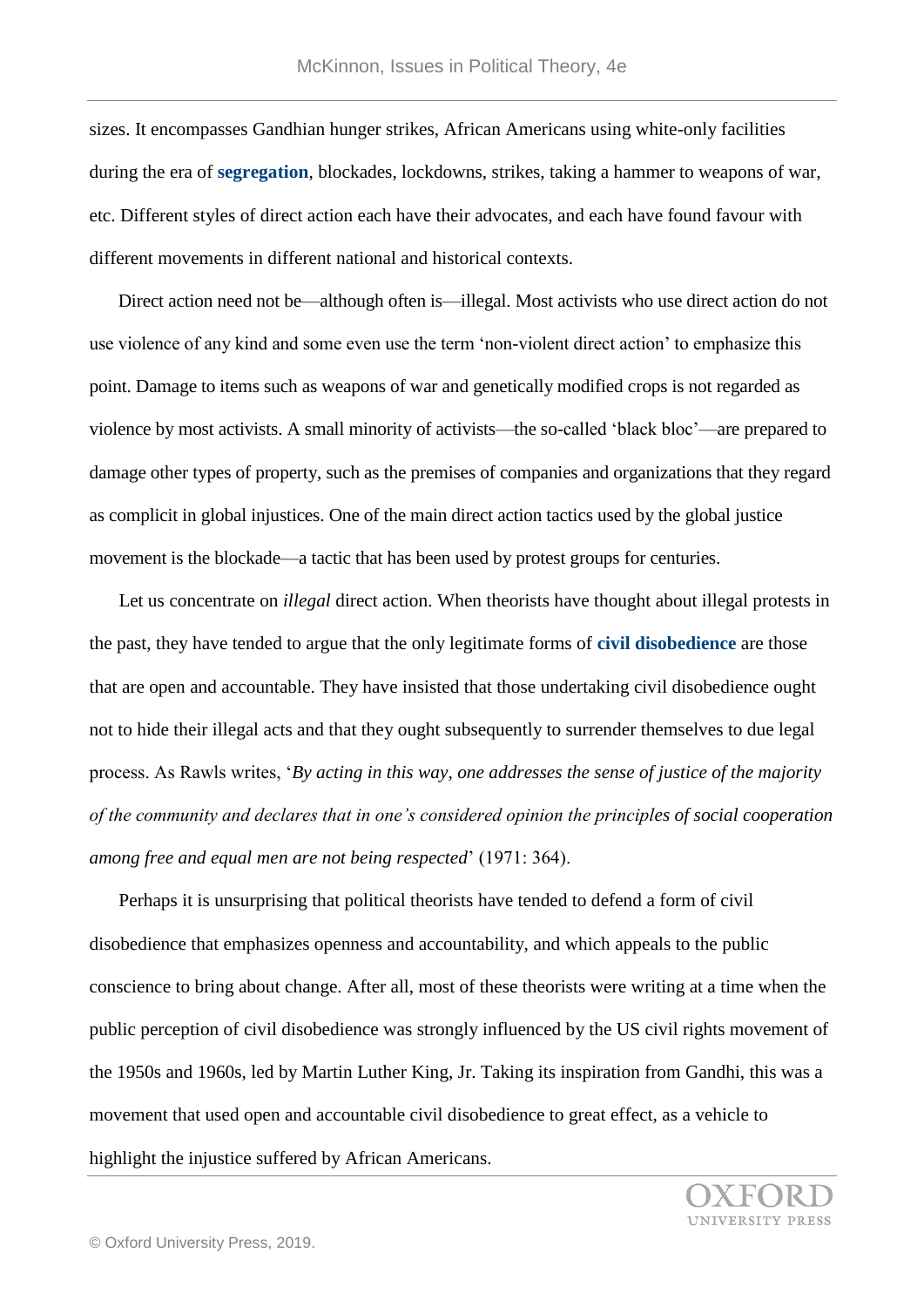The direct action practised by the global justice movement takes some tactics from the civil rights movement, but does not emulate it in every respect. Activists do not always perform their illegal acts openly and they do not always surrender themselves to due legal process. Their primary aim is not to attract media attention or public sympathy, in the hope that the state will be persuaded to remedy the injustice; although many in the movement hope that such publicity will be a side effect of their actions, direct action is undertaken with the sincere aim of directly stopping an injustice from taking place. Whether or not this aim is achieved, activists believe that confronting the injustice is important for its own sake.

 Yet it is not obvious that the direct action practised by the global justice movement is illegitimate just because it does not meet the demand for openness and accountability. One possible activist response to this demand appeals to the need to use different tactics in different contexts. Open and accountable civil disobedience may have worked for the civil rights movement, but it might not be an effective means of fighting global injustice. But activists can, and often do, invoke a much more radical response to the demand for openness and accountability. The Rawlsian model of civil disobedience starts from a background assumption that we ought to obey the law, except when a specific injustice requires disobedience; direct action practised by the global justice movement is much more philosophically anarchist in orientation. Many of the movement's activists, whether committed anarchists or not, share a deep suspicion of the authority that their governments claim for themselves.

# <B>An activist and a police officer

To illustrate this last point, let us imagine how a conversation between a direct activist and a police officer at a global justice demonstration might go.

\*\*\*

The scene is a peaceful sit-down blockade of a highway leading to the venue of a major WTO

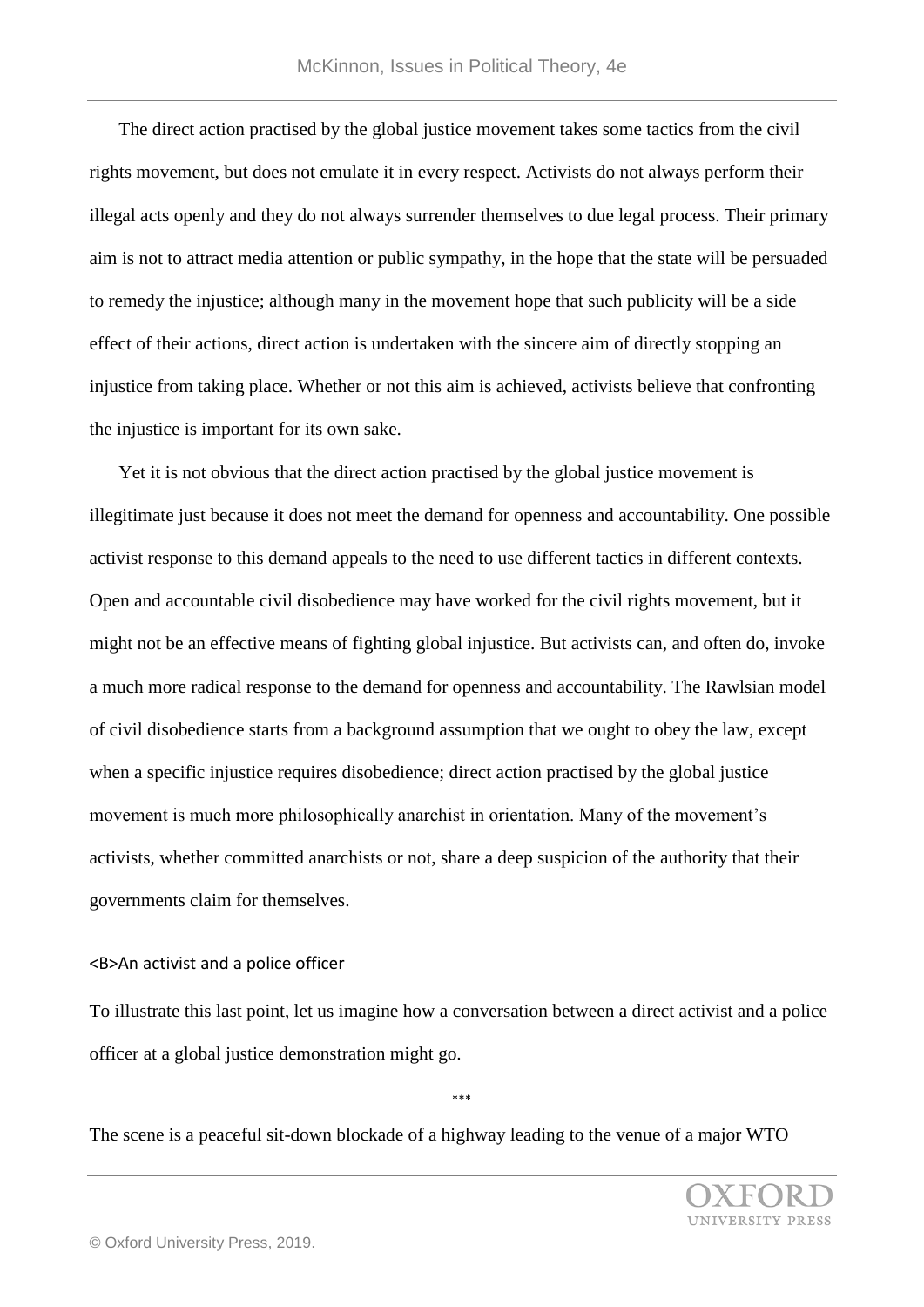meeting. A police officer, under orders to clear the road in preparation for the arrival of a number of important WTO delegates, walks towards an activist, pepper spray in hand. The police officer explains that, by sitting in the middle of a public highway, the activist is causing an illegal breach of the peace and is liable to arrest. If she refuses to cooperate, the police officer continues, he will have to use force to remove the activist from the road.

 Under normal circumstances, the conversation would be likely to end at that point and be followed by the infliction of pain on the activist. But let us suppose, for the sake of exploring the issues, that both the activist and the police officer are somewhat philosophically inclined, and that the latter is willing to defer the infliction of pain at least until he has had a chance to reach a considered judgement on the legitimacy of his doing so.

 'So, tell me,' says the police officer, 'why are you sitting in the road obstructing these delegates?' In response, the activist explains her belief that the WTO makes and enforces unjust global trade rules that cause suffering to people living in poverty.

With a sympathetic, yet uncompromising, smile, the police officer replies that, be that as it may, it is not the activist's job to tell everyone else how the world should be run. 'We have elected leaders for that purpose,' he argues, and while the activist is quite welcome to lobby those leaders by writing letters and going on marches, she is not at liberty to force her ideas on society by obstructing the highway.

 At this point, the activist reels off an impressive list of facts, statistics, and economic models to back up her view that the policies implemented by the WTO really do cause suffering to millions of people around the world. She tells the police officer that she and thousands of her fellow activists have, for years, been using every legal method in the book to try to convince their government not to support these policies, but that their efforts have been entirely futile. Concluding, she asks the police officer why, if he is entitled to use force to stop various wrongdoings being committed around town, she should not be similarly entitled to use force to stop this wrongdoing being

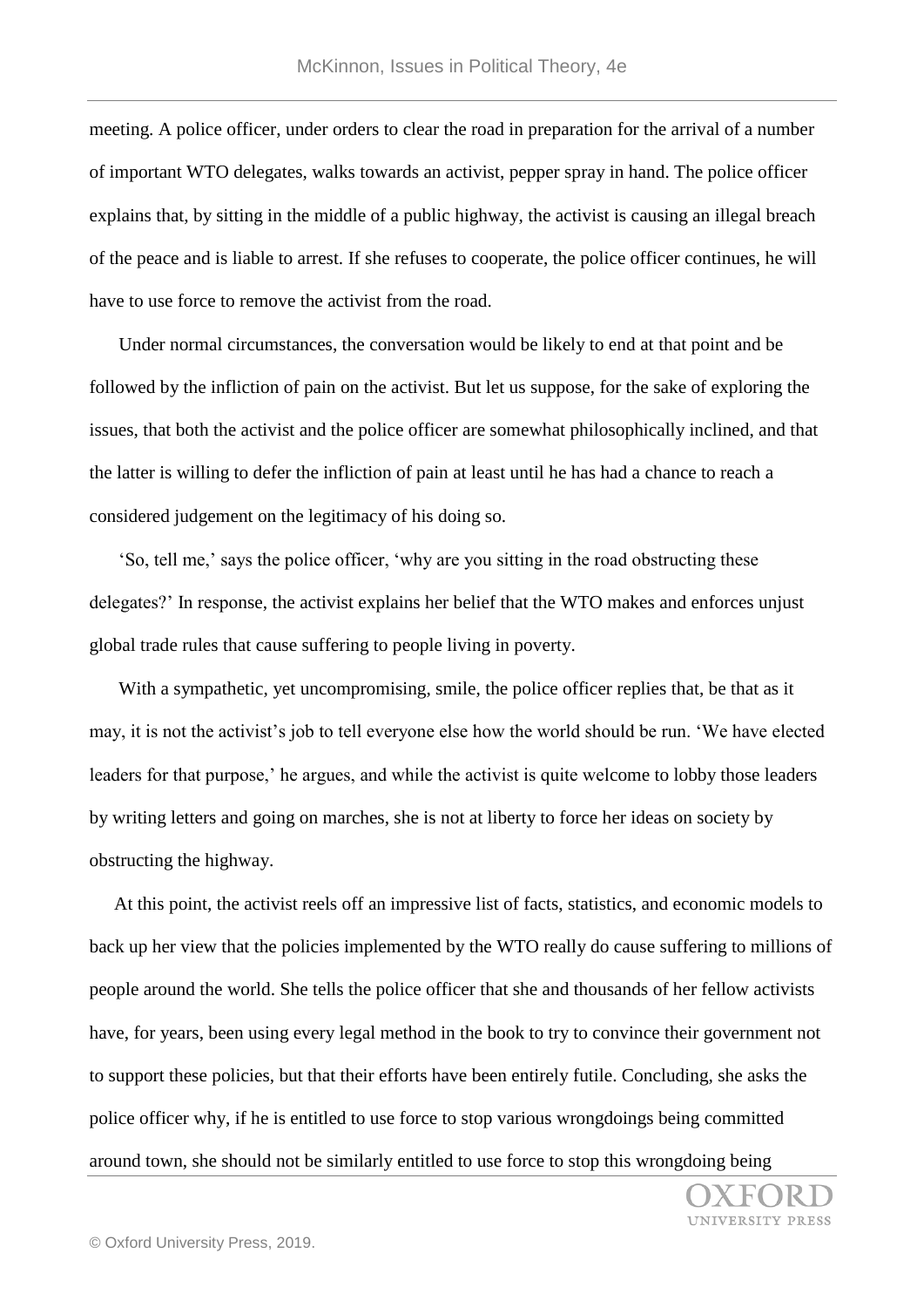committed on the global stage.

 'Well,' says the police officer, 'that's easy: I am a representative of an elected government, enforcing rules chosen by them. You are not. So my use of force is legal, whereas yours is not.'

 The activist is unmoved: 'Why should I care what the government says? I didn't ask the government to make the rules for me. I never consented to be governed by the state, tacitly or otherwise. I didn't vote for the government, or anyone else for that matter. And I didn't invite them to run my country. As far as I recall, they were already here when I was born. I suppose I could leave, but then I'd have to leave my family and friends behind and I'd only have to put up with some other government instead. Besides, the rules that the government's delegates will make if I let them through into that WTO meeting will be unjust and harmful to millions of people who, because they live in other countries, didn't even get a chance to vote for or against my government.

 'The bottom line is that where there is a serious injustice taking place, whether perpetrated by a private citizen or by the government, anyone has a right to use force to stop that injustice. I'm not saying that we have a right to take to the streets and cause disruption for the sake of any old grumble, but if we give up our right to use force to hold governments to account when they commit serious wrongs and cause serious suffering, then we would live in a very dangerous world indeed.'

 The police officer looks puzzled. He agrees with the activist that we would not want to live in a world in which the only people allowed to use force were those directed by the government to do so. After all, he thinks, surely people living in Nazi Germany had a right to use force against their government? But where can the line be drawn? As the activist herself said, we would not want to let people take to the streets with any old grumble, so when does a grumble become serious enough to justify direct action? And what if people disagree about how serious a grumble actually is?

 'OK,' says the police officer thoughtfully, 'let's take a step back here. Do you think that the government never has any reason to expect obedience from you? Or do you agree that, most of the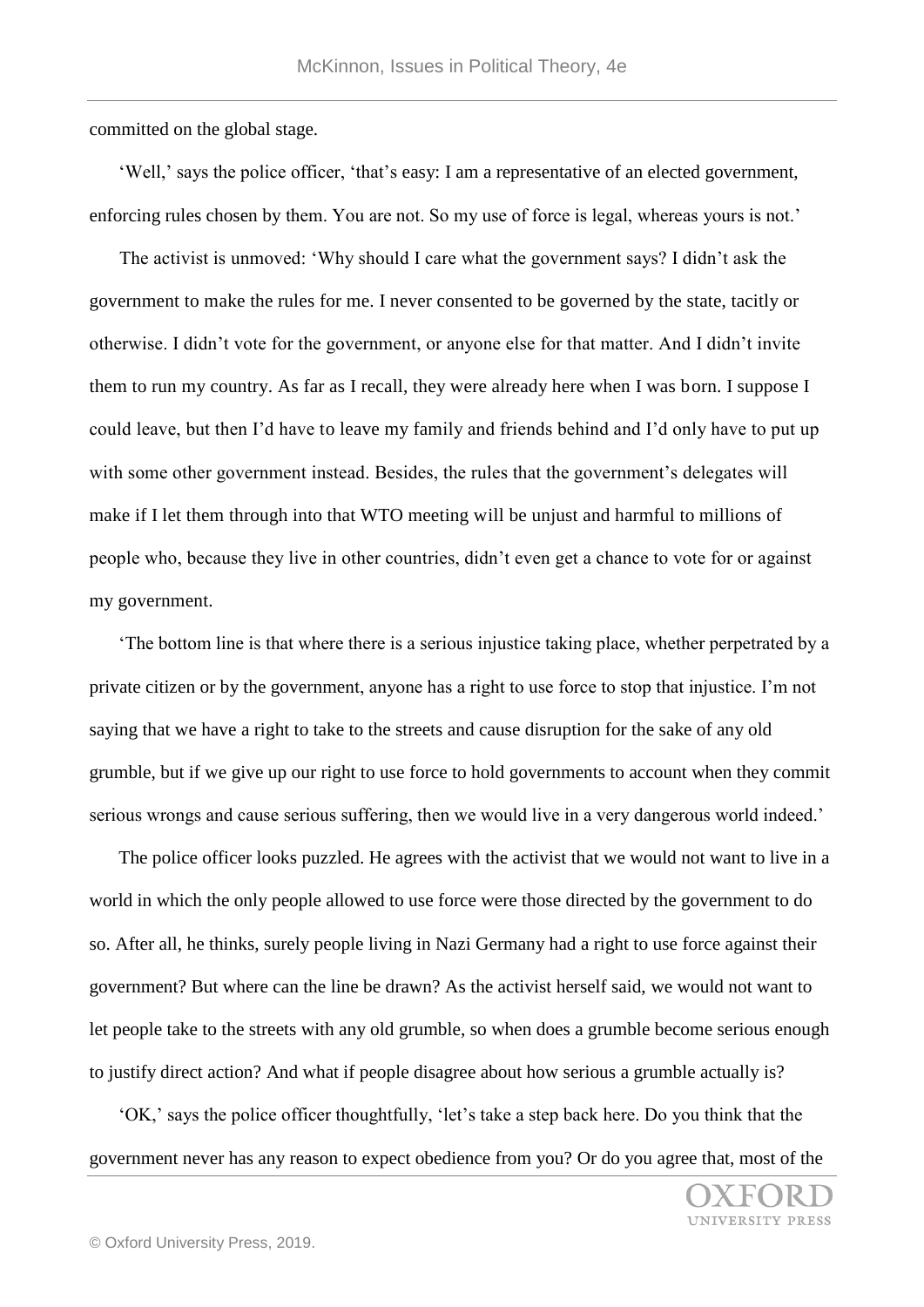time, we should obey the law, except perhaps when the government does something really bad, which we need to stop? Don't you think it's a bit selfish of you to undermine the government's authority in this way, when the government brings so many benefits to so many people? After all, your fellow citizens might not agree with everything their government does, but they obey the law nevertheless, so that the government can carry on doing its job.'

 The activist pauses to think for a moment and then tries to render precise the police officer's appeals: 'Let me get you right here: are you saying that, if I disobey the law here, then I'll stop the government from doing all of the wonderful things that it does elsewhere and that I owe it to society not to do that? Well, I'm prepared to accept that the government does do some useful things, but I certainly don't accept that my challenging the government's harmful policies is going to threaten its ability to carry on doing those useful things.

 'And what about all of the people in the poor world who are going to be sat on by the WTO if this meeting goes ahead? Don't I owe them anything? I appreciate your concerns, but I really think that you need to be a bit clearer about what it is that I owe to my fellow citizens and why it is that this requires me to obey the law all the time. I mean, is this some kind of utilitarian duty you're appealing to, or are you trying to imply that it's unfair of me to break the law when everyone else obeys it? Surely you wouldn't seriously want to assert that I'm freeriding on my fellow citizens' dutiful obedience to the law by breaking the law to stand up for justice?'

As you can see, this argument could go on for a long time. What it reveals, however, is that the question of when one can justifiably break the law is by no means a straightforward one. The answer depends, among other things, on fairly involved normative reasoning about the limits of political authority and obligation. Neither the police officer nor the activist in the discussion above is *obviously* in the right, and it is ultimately up to you to reach your own conclusions. But the arguments in this chapter should have got you thinking about some of the relevant issues, and given

\*\*\*